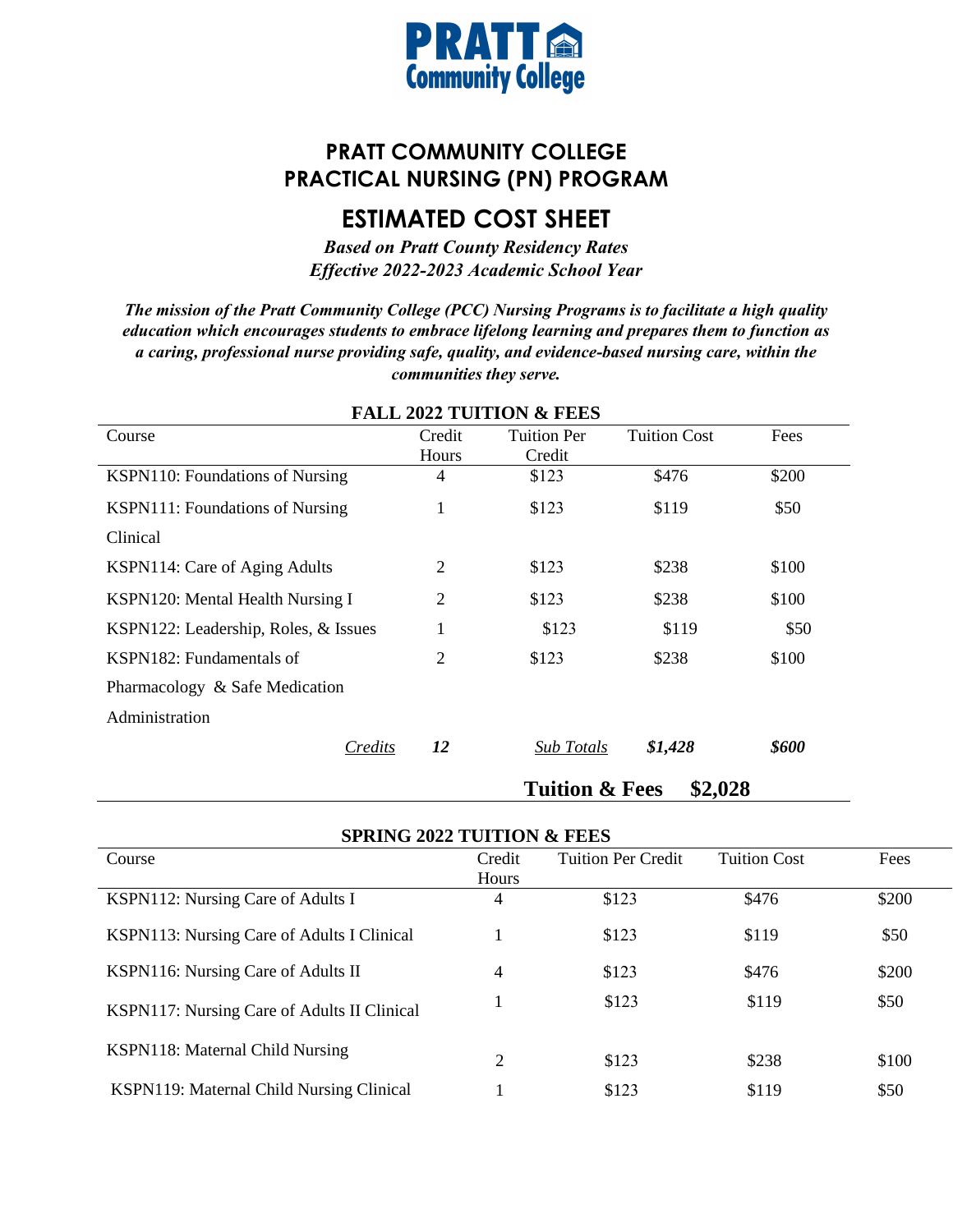## **Tuition & Fees \$2,197**

|  | <b>PN Program Course Tuition &amp; Fees Totals</b> |                                                                                                          |
|--|----------------------------------------------------|----------------------------------------------------------------------------------------------------------|
|  | • Credit Hours                                     | 25                                                                                                       |
|  | $\bullet$ Costs                                    | \$4,225                                                                                                  |
|  |                                                    | • <i>Nursing Fees</i> include, but are not limited to, equipment, skills supplies, & liability insurance |

• *Additional Costs* **including Textbooks & Personal Supplies are not included in totals**

## **Additional Cost Information**

*(Each cost amount is an approximation)*

| <b>Additional Tuition Costs</b>                  |                                   |                                   |                                                                                     |  |
|--------------------------------------------------|-----------------------------------|-----------------------------------|-------------------------------------------------------------------------------------|--|
| <b>Non-Kansas Residents</b>                      | <b>Additional \$13 per credit</b> |                                   | $= $132$ per credit hour                                                            |  |
|                                                  |                                   | hour                              |                                                                                     |  |
| <b>International Students</b>                    |                                   | <b>Additional \$34 per credit</b> | $= $153$ per credit hour                                                            |  |
|                                                  |                                   | hour                              |                                                                                     |  |
| <b>Resident / Program Fees</b>                   |                                   |                                   |                                                                                     |  |
| <b>Kansas Residents - Non-Pratt</b><br>$\bullet$ | \$50                              | <b>Per Semester</b><br>$\circ$    |                                                                                     |  |
| County                                           |                                   |                                   |                                                                                     |  |
| <b>Non-Kansas Residents</b>                      | \$100                             | ○ Per Semester                    |                                                                                     |  |
| <b>International Students</b>                    | \$150                             | o Per Semester                    |                                                                                     |  |
| <b>Textbooks/Uniform/Supplies</b>                |                                   |                                   |                                                                                     |  |
| • Nursing Textbooks:                             | \$900-                            | $\circ$                           | Fall and Spring included (depending on                                              |  |
|                                                  | \$1500                            |                                   | type of package ordered)                                                            |  |
| <b>Uniforms &amp; Supplies:</b>                  |                                   | $\Omega$                          | One set of uniforms (including student<br>patch) is included with the program fees. |  |
|                                                  |                                   |                                   |                                                                                     |  |
| Out of Pocket Expenses (Not Paid to PCC)         |                                   |                                   |                                                                                     |  |
| <b>Travel:</b>                                   | Varies                            |                                   | <b>O</b> Students are responsible for paying for all                                |  |

**meals, lodging, & travel expense**s